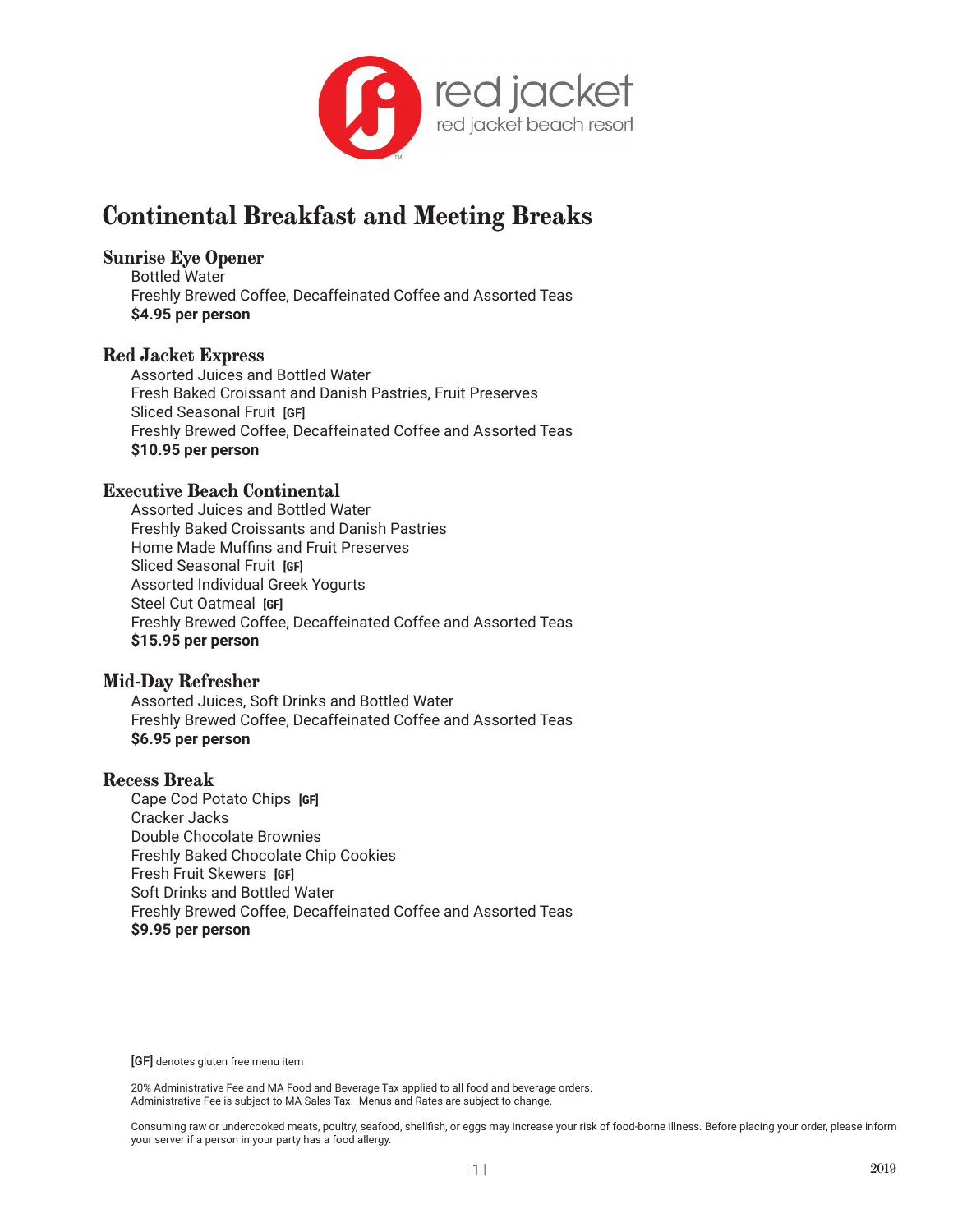

# **Continental Breakfast and Meeting Breaks**

## **Parfait Yogurt Bar**

Includes:

Plain and Vanilla Yogurt, Granola, Dried Fruit, Chocolate Pieces and Assorted Nuts Sliced Seasonal Fruit **[GF]** Assorted Juices and Bottled Water Freshly Brewed Coffee, Decaffeinated Coffee and Assorted Teas **\$12.95 per person**

## **Ice Cream Social**

Chocolate and Vanilla Ice Cream Whipped Cream, Chopped Nuts, Assorted Toppings and a Cherry on Top Assorted Cookies and Brownies **\$9.95 per person**

### **A la Carte Selections**

| Bacon, Egg and Cheese Sandwich on an English Muffin | \$45.00 dz.      |
|-----------------------------------------------------|------------------|
| Spinach, Tomato, Cheese and Egg Whites Wrap         | \$48.00 dz.      |
| <b>Freshly Baked Blueberry Muffins</b>              | \$36.00 dz.      |
| <b>Assorted Breakfast Pastries</b>                  | \$30.00 dz.      |
| Assorted Ice Cream Bars                             | \$36.00 dz.      |
| Assorted Individual Greek Yogurts                   | \$30.00 dz.      |
| <b>Chocolate Chip Cookies</b>                       | \$18.00 dz.      |
| Double Chocolate Brownies                           | \$36.00 dz.      |
| Granola Bars                                        | \$27.00 dz       |
| Fresh Fruit Skewers [GF]                            | \$24.00 dz.      |
| Soft Drinks and Bottled Water                       | \$27.00 dz.      |
| Assorted Flavors of 20 oz. Vitamin Water            | \$39.00 dz.      |
| Assorted 10 oz. Juice Bottles                       | \$36.00 dz.      |
| Coffee                                              | \$18.00 per gal. |
|                                                     |                  |

[GF] denotes gluten free menu item

20% Administrative Fee and MA Food and Beverage Tax applied to all food and beverage orders. Administrative Fee is subject to MA Sales Tax. Menus and Rates are subject to change.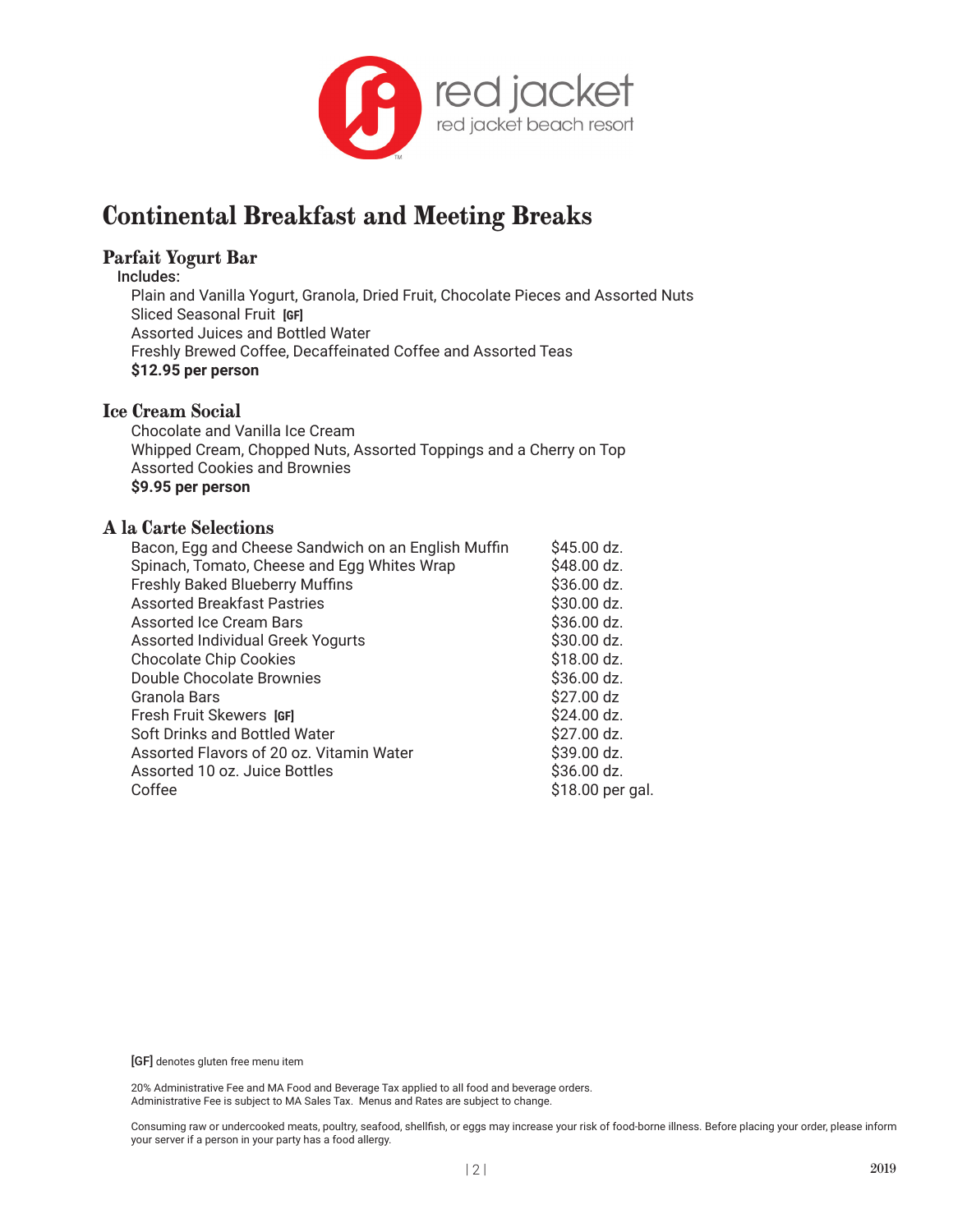

# **Breakfast**

## **Breakwater Breakfast Buffet**

Selection of Chilled Fruit Juices Sliced Seasonal Fruit **[GF]** Freshly Baked Muffins and Pastries Bacon, Egg and Cheese Sandwich on a Croissant Roll Sausage and Egg Sandwich on an English Muffin Spinach, Tomato, Cheese and Egg Whites Wrap Freshly Brewed Coffee, Decaffeinated Coffee and Assorted Teas **\$15.95 per person** *(minimum of 10 guests)*

## **Whitecrest Breakfast Buffet**

Selection of Chilled Fruit Juices Sliced Seasonal Fruit **[GF]** Freshly Baked Muffins and Pastries Farm Fresh Scrambled Eggs **[GF]** French Toast Bacon and Sausage **[GF]** Home Fried Potatoes **[GF]** Freshly Brewed Coffee, Decaffeinated Coffee and Assorted Teas **\$21.95 per person** *(minimum of 30 guests)*

[GF] denotes gluten free menu item

20% Administrative Fee and MA Food and Beverage Tax applied to all food and beverage orders. Administrative Fee is subject to MA Sales Tax. Menus and Rates are subject to change.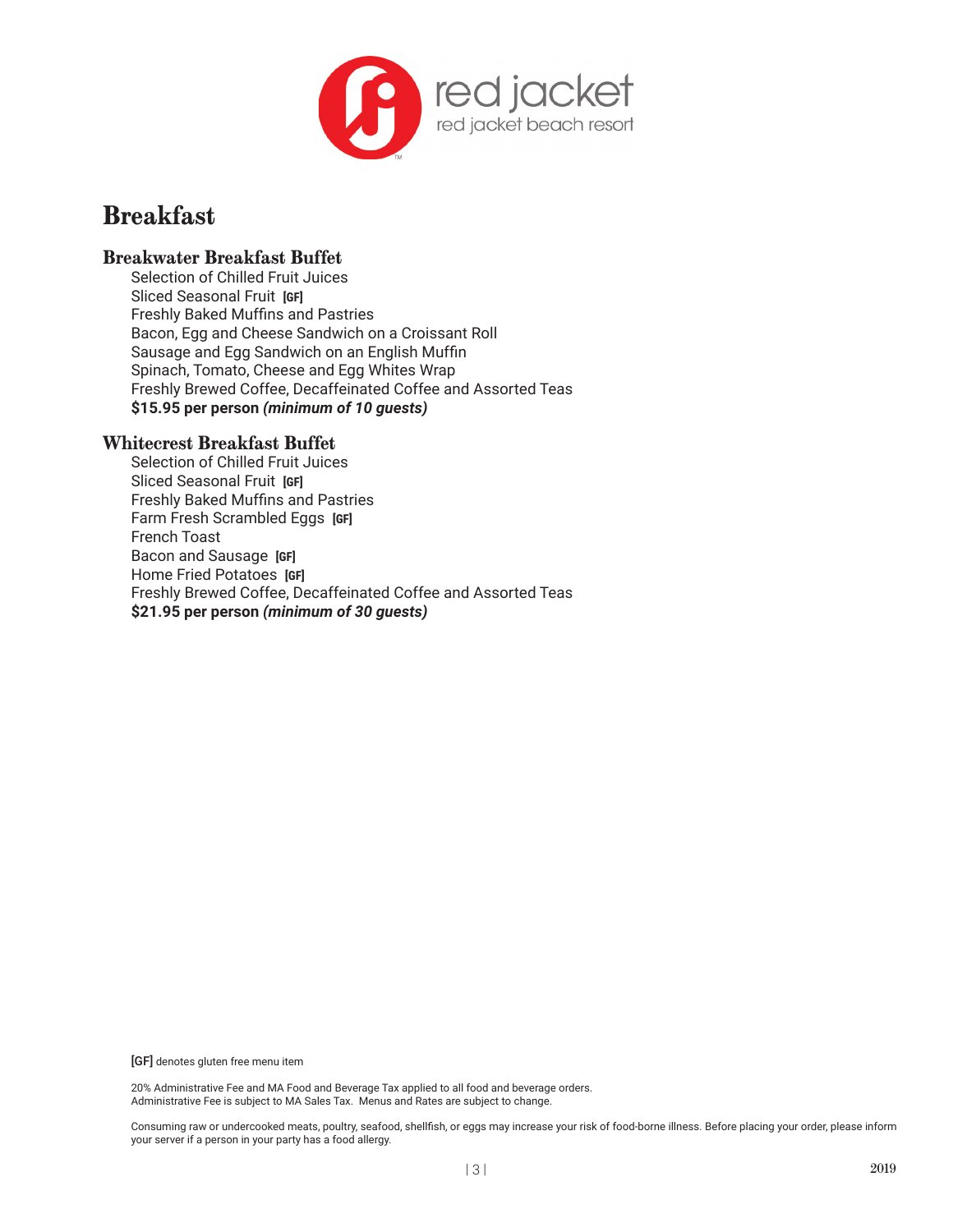

# **Brunch**

# **First Encounter Brunch**

*(minimum of 30 guests)*  Selection of Chilled Fruit Juices Sliced Seasonal Fruit **[GF]** Farm Fresh Scrambled Eggs **[GF]** Cinnamon Brioche French Toast Bacon and Sausage **[GF]** Home Fried Potatoes **[GF]**

Entrées (please select two)

Eggs Benedict with Fresh Hollandaise Sauce Vegetable Frittata with Artichoke Hearts, Zucchini, Potatoes, Tomatoes and Basil **[GF]** Stuffed Sole with Lobster Sauce Chicken and Broccoli Alfredo with Penne Pasta Vegan Shepherd's Pie with Whipped Potato, Root Vegetables and Gravy **[GF]** Vegetable Lasagna with Summer Vegetables, Mushrooms, Spinach and Cheese Chef - Carved Maple Glazed Ham with Bourbon Raisin Sauce Chef - Carved Herb Roasted Breast of Turkey with Cranberry Compote **[GF]** Freshly Brewed Coffee, Decaffeinated Coffee and Assorted Teas **\$29.95 per person**

#### **Seaview Breakfast**

Guests may dine at their leisure in our dining room between the hours of 7:30 AM and 11:00 AM. Reservations suggested for parties of 10 or more. **\$12.95 per person**

[GF] denotes gluten free menu item

20% Administrative Fee and MA Food and Beverage Tax applied to all food and beverage orders. Administrative Fee is subject to MA Sales Tax. Menus and Rates are subject to change.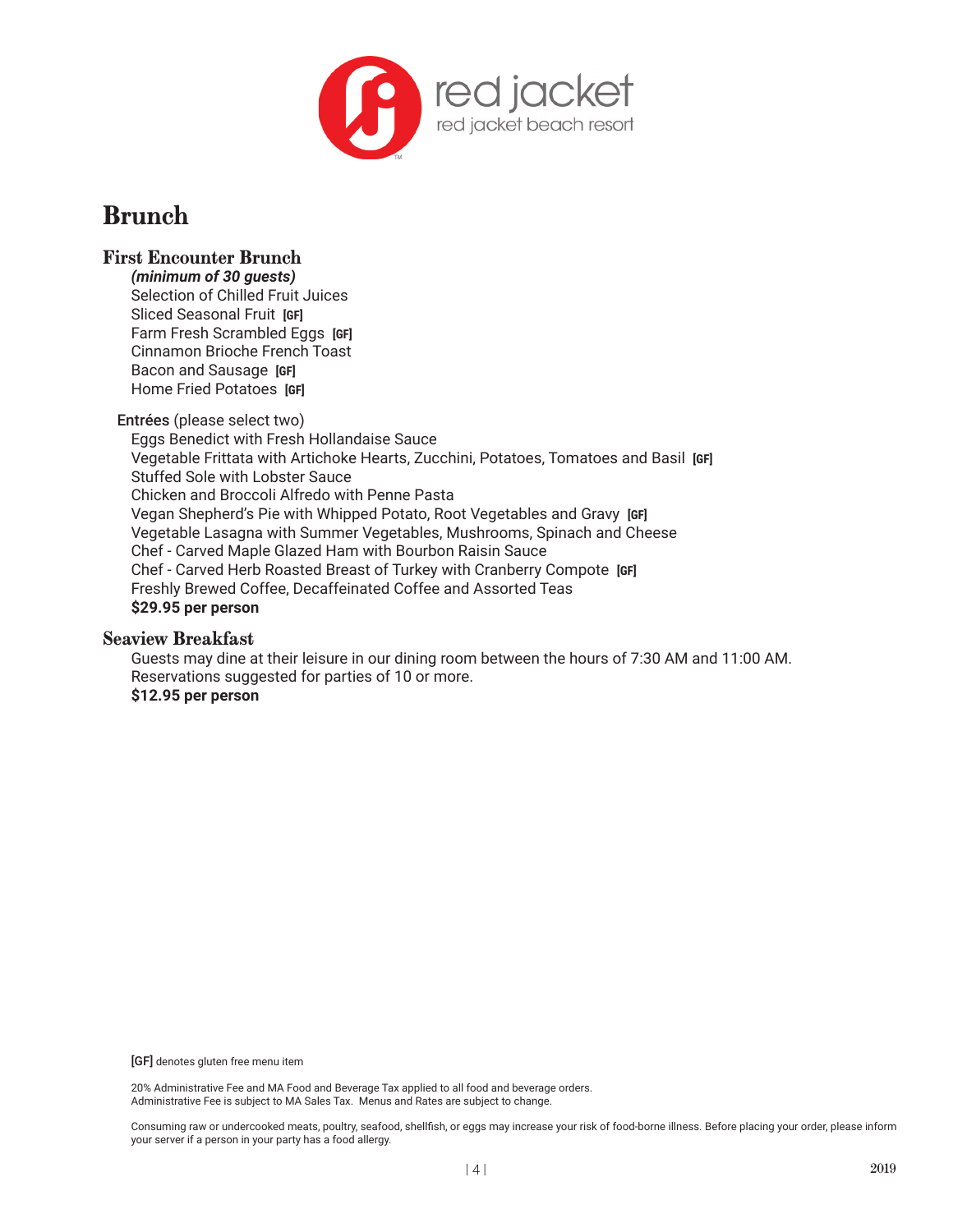

# **Lunch on the Run**

*Menu selection forms will be distributed at the start of your meeting.*

# **Smuggler's Beach Picnic Lunch**

*Choice of*

Thin Sliced Roast Beef Deli Sandwich served on a Bulky Roll with Lettuce and Tomato Oven Roasted Turkey Breast served on a Bulky Roll with Lettuce and Tomato Sautéed Vegetable Wrap with Julienne of Garden Vegetables and Hummus Spread *Served with:*

Cape Cod Potato Chips **[GF]**

Freshly Baked Chocolate Chip Cookie Choice of Soft Drink or Bottled Water Appropriate Condiments **\$14.95 per person**

## **Seagull Beach Picnic Basket**

*Choice of*

Smoked Turkey Breast rolled in Flat Bread with Alouette Cheese Spread, Romaine Lettuce, Tomatoes and Capers

Roast Sirloin of Beef served on a Baguette with Boursin Cheese and a Bacon and Onion Jam Vegan Bowl: Quinoa with Roasted Sweet Potato, Red Cabbage, Shredded Carrots, Sliced Avocado and **Chickpeas** 

*Served with:*

Pasta Salad Cape Cod Potato Chips **[GF]** Fresh Whole Fruit **[GF]** Freshly Baked Chocolate Chip Cookie Choice of Soft Drink or Bottle Water Appropriate Condiments **\$17.95 per person** 

[GF] denotes gluten free menu item

20% Administrative Fee and MA Food and Beverage Tax applied to all food and beverage orders. Administrative Fee is subject to MA Sales Tax. Menus and Rates are subject to change.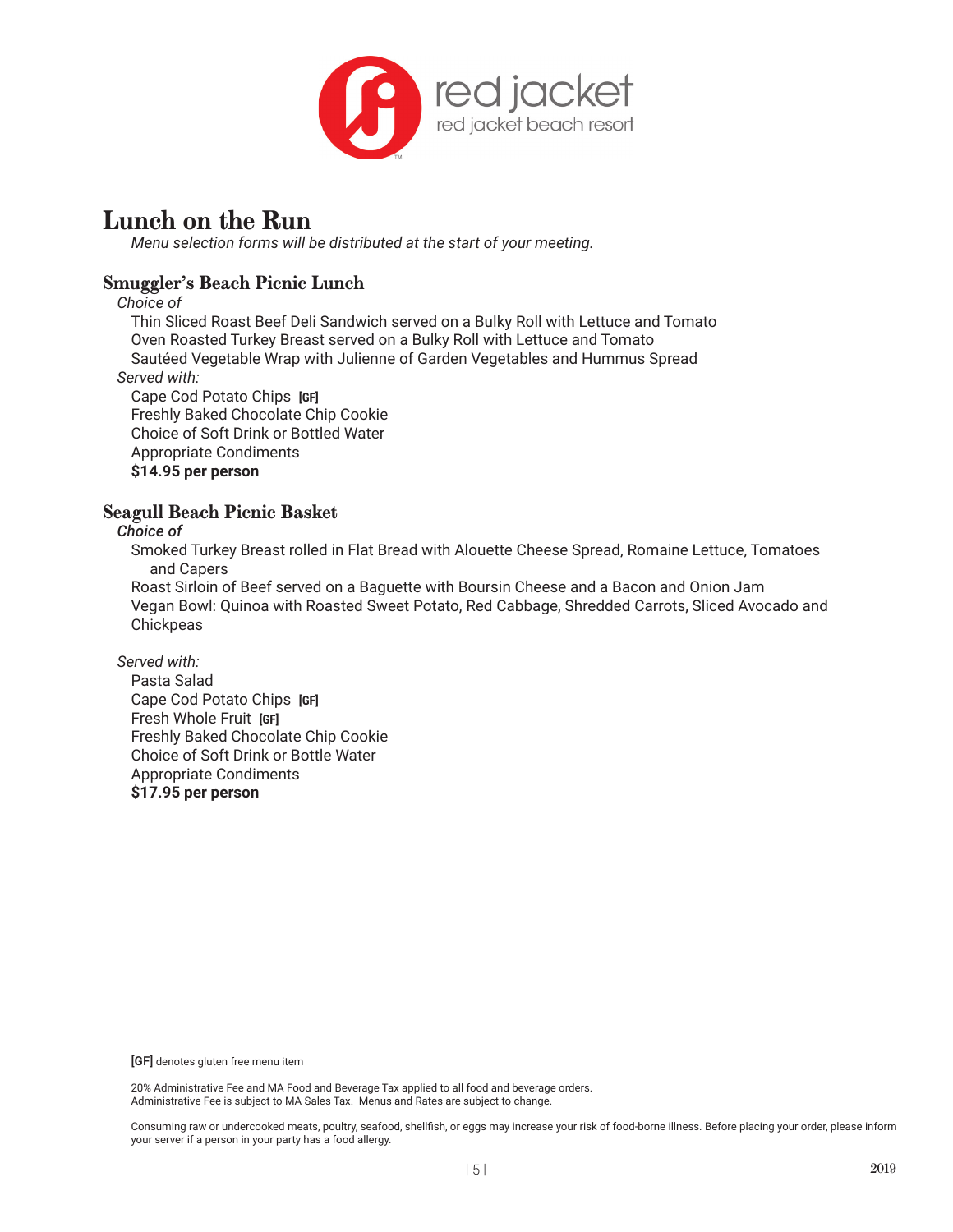

# **Working Luncheon**

*For groups of up to 24 guests*

### Choice of:

#### **Black Angus Burger**

A half-pound of grilled Angus beef served on a bulky roll with American cheese, lettuce, tomato and Bermuda onion. Served with Cape Cod Potato Chips

#### **Chatham Fish Sandwich**

Fresh haddock battered and deep-fried and served on a bulky roll with lettuce, tomato and tartar sauce. Served with Cape Cod Potato Chips

#### **The Beach Club**

Traditional stacked turkey club sandwich with lettuce, tomato, bacon and mayonnaise on toasted white bread. Served with Cape Cod Potato Chips

#### **Vegan Bowl**

Quinoa with Roasted Sweet Potato, Red Cabbage, Shredded Carrots, Sliced Avocado and Chickpeas **[GF]**

#### **Chef's Salad**

Fresh mixed greens with turkey, ham, hard-boiled egg, cheese, tomato, cucumber, red onion, green pepper, and your choice of dressing **[GF]**

#### *Served with:* Freshly baked Cookies and choice of Soft Drink or Bottled Water **\$16.95 per person**

Add Soup or Chowder \$4.50 per person Add House Salad \$5.00 per person

[GF] denotes gluten free menu item

20% Administrative Fee and MA Food and Beverage Tax applied to all food and beverage orders. Administrative Fee is subject to MA Sales Tax. Menus and Rates are subject to change.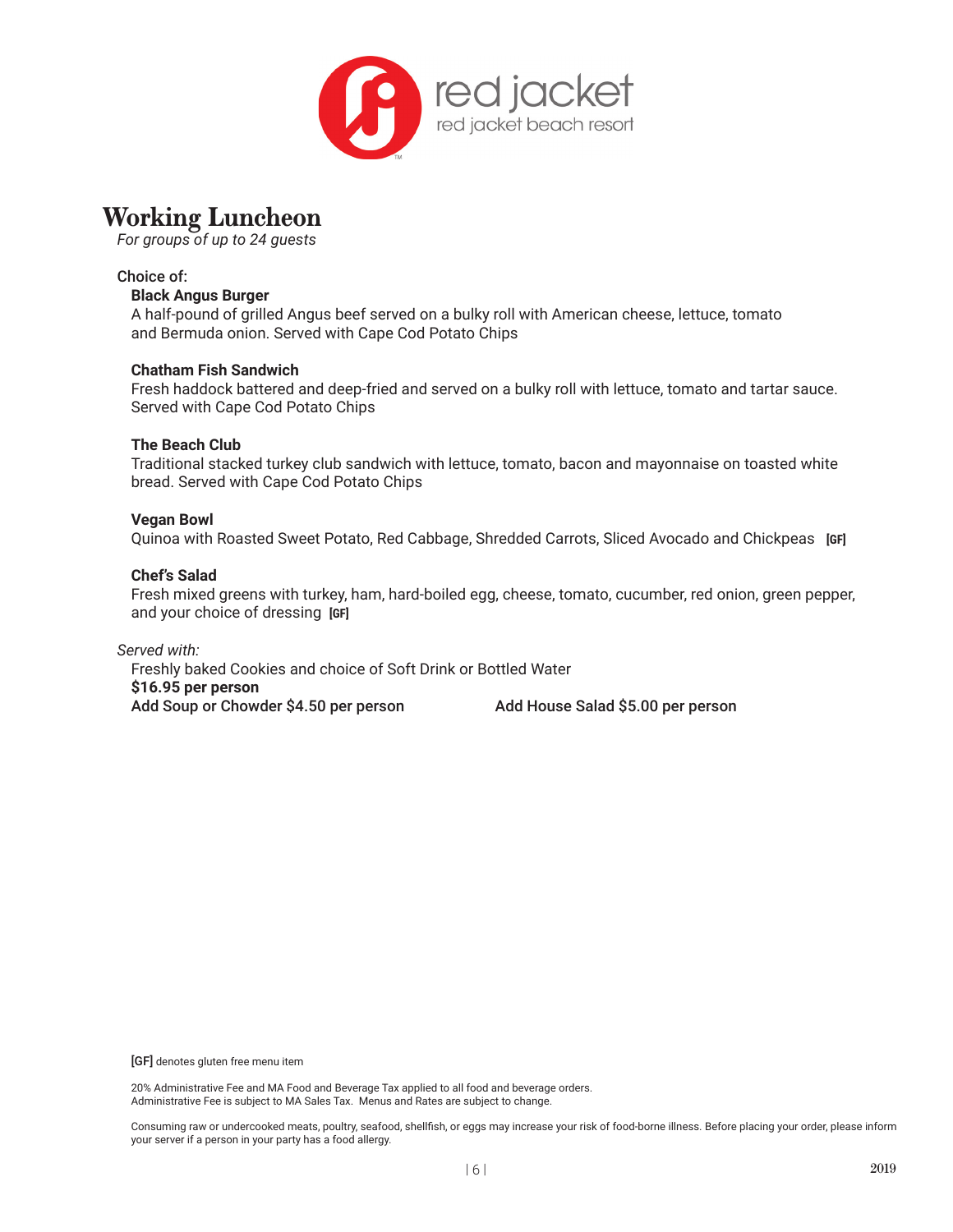

# **Luncheon Buffets**

### **Parker's River Luncheon**

Chef's Assortment of Sandwiches to include: Smoked Turkey on a Bulky Roll with Lettuce and Tomato Honey Baked Ham and Swiss on Marble Rye Roast Beef with Basil Mayonnaise and Romaine Lettuce served on Whole Grain Bread *Vegetarian Sandwich Options available by Request*

#### *Served with:*

Red Bliss Potato Salad **[GF]** Cape Cod Potato Chips **[GF]** Fresh Baked Cookies Assorted Soft Drinks and Bottled Water Freshly Brewed Coffee, Decaffeinated Coffee and Assorted Teas **\$17.95 per person** (minimum of 12 guests)

### **The Bass River Deli Buffet**

Soup and Salads *(please select two)* Chicken Vegetable Soup with Rice **[GF]** New England Clam Chowder Tomato and Basil Soup **[GF]** Red Bliss Potato Salad **[GF]** Citrus Couscous Salad Garden Salad with House Dressing Pasta Salad Traditional Caesar Salad Quinoa and Chickpea Salad **[GF]**

#### *Served with:*

Assorted Sliced Deli Meats and Cheeses **[GF]** Lettuce, Tomato, Onions and Deli Pickles **[GF]** Sliced Breads and Sandwich Rolls Cape Cod Potato Chips **[GF]** Freshly Baked Cookies and Brownies Assorted Soft Drinks and Bottled Water Coffee, Decaffeinated Coffee, Tea and Iced Tea **\$20.95 per person** (minimum of 24 guests)

[GF] denotes gluten free menu item

20% Administrative Fee and MA Food and Beverage Tax applied to all food and beverage orders. Administrative Fee is subject to MA Sales Tax. Menus and Rates are subject to change.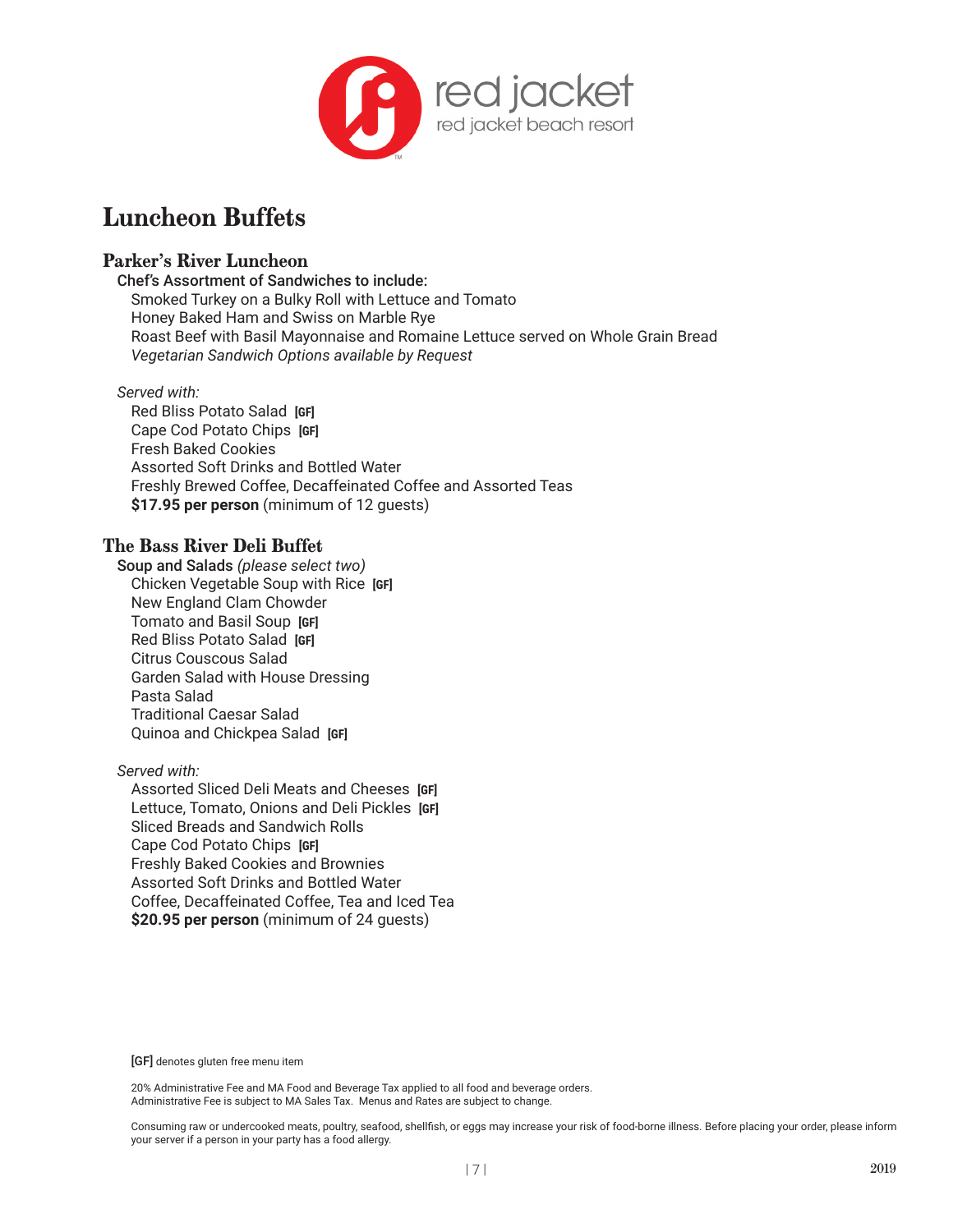

# **Luncheon Buffets**

## **The Herring River Soup and Sandwich Bar**

Soup and Salads *(please select three)* Chicken Vegetable Soup with Rice **[GF]** New England Clam Chowder Tomato and Basil Soup **[GF]** Red Bliss Potato Salad **[GF]** Citrus Couscous Salad Garden Salad with House Dressing Pasta Salad Traditional Caesar Salad Quinoa and Chickpea Salad **[GF]**

Roast Sirloin of Beef served on a Baguette with Boursin Cheese and a Bacon and Onion Jam Cape Cod Chicken Salad served on Flat Bread Smoked Turkey BLT with Sliced Avocado served on Whole Grain Bread Sautéed Vegetable Wrap with Julienne of Garden Vegetables and Hummus Spread

*Served with:*

Assorted Petite Dessert Bars and Fresh Fruit Coffee, Decaffeinated Coffee, Tea and Iced Tea Assorted Soft Drinks and Bottled Water **\$22.95 per person** (minimum of 24 guests)

## **Lewis Bay B.B.Q. Luncheon Buffet**

Mixed Garden Greens with House Dressing Red Bliss Potato Salad **[GF]**

Grilled Hamburgers, Garden Burgers and Hot Dogs Barbecued Marinated Chicken Breast **[GF]** Lettuce, Tomato, Onions and Deli Pickles **[]** Cape Cod Potato Chips **[GF]**

#### *Served with:*

Fresh Sliced Watermelon **[GF]** Freshly Baked Cookies and Brownies Coffee, Decaffeinated Coffee, Tea and Iced Tea Assorted Soft Drinks and Bottled Water **\$25.95 per person** (minimum of 24 guests)

[GF] denotes gluten free menu item

20% Administrative Fee and MA Food and Beverage Tax applied to all food and beverage orders. Administrative Fee is subject to MA Sales Tax. Menus and Rates are subject to change.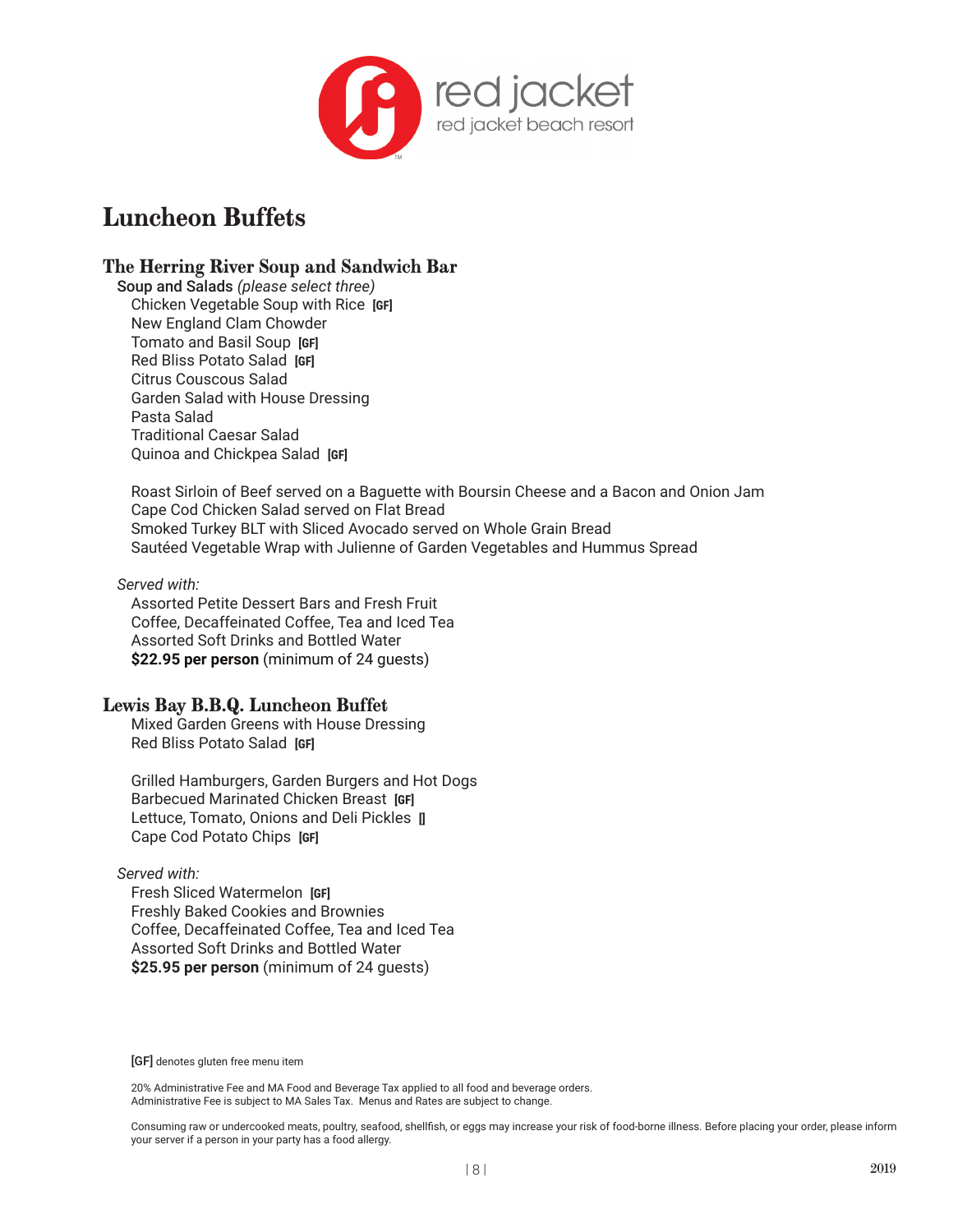

# **Luncheon Buffets**

## **The Nantucket Sound Luncheon Buffet**

Soup and Salad *(please select two)* Roasted Vegetable Soup **[GF]** New England Clam Chowder Chicken Vegetable Soup with Rice **[GF]** Traditional Caesar Salad Seasonal Greens with House Dressing Spinach Salad with Balsamic Vinaigrette Quinoa and Chickpea Salad **[GF]**

#### Entrées *(please select two)*

Baked Haddock with Lemon and Herb Cracker Crumbs Topping Pan Seared Salmon- topped with a Lemon Compound Butter **[GF]** Pasta Primavera- Penne Pasta tossed with Sautéed Vegetables in a Creamy Alfredo Sauce Vegan Shepherd's Pie with Whipped Potato, Root Vegetables and Gravy **[GF]** Chicken Marsala- Chicken Breast Sautéed with Mushrooms and Marsala Wine Herb Crusted Pork Loin with Pan Gravy **[GF]** Sliced Flank Steak with a Mushroom Bordelaise **[GF]**

*Served with:*

Chef's Selection of Seasonal Vegetables and Starch Fresh Baked Rolls and Butter Red Jacket Dessert Table Coffee, Decaffeinated Coffee, Tea and Iced Tea Assorted Soft Drinks and Bottled Water **\$26.95 per person (**minimum of 24 guests)

[GF] denotes gluten free menu item

20% Administrative Fee and MA Food and Beverage Tax applied to all food and beverage orders. Administrative Fee is subject to MA Sales Tax. Menus and Rates are subject to change.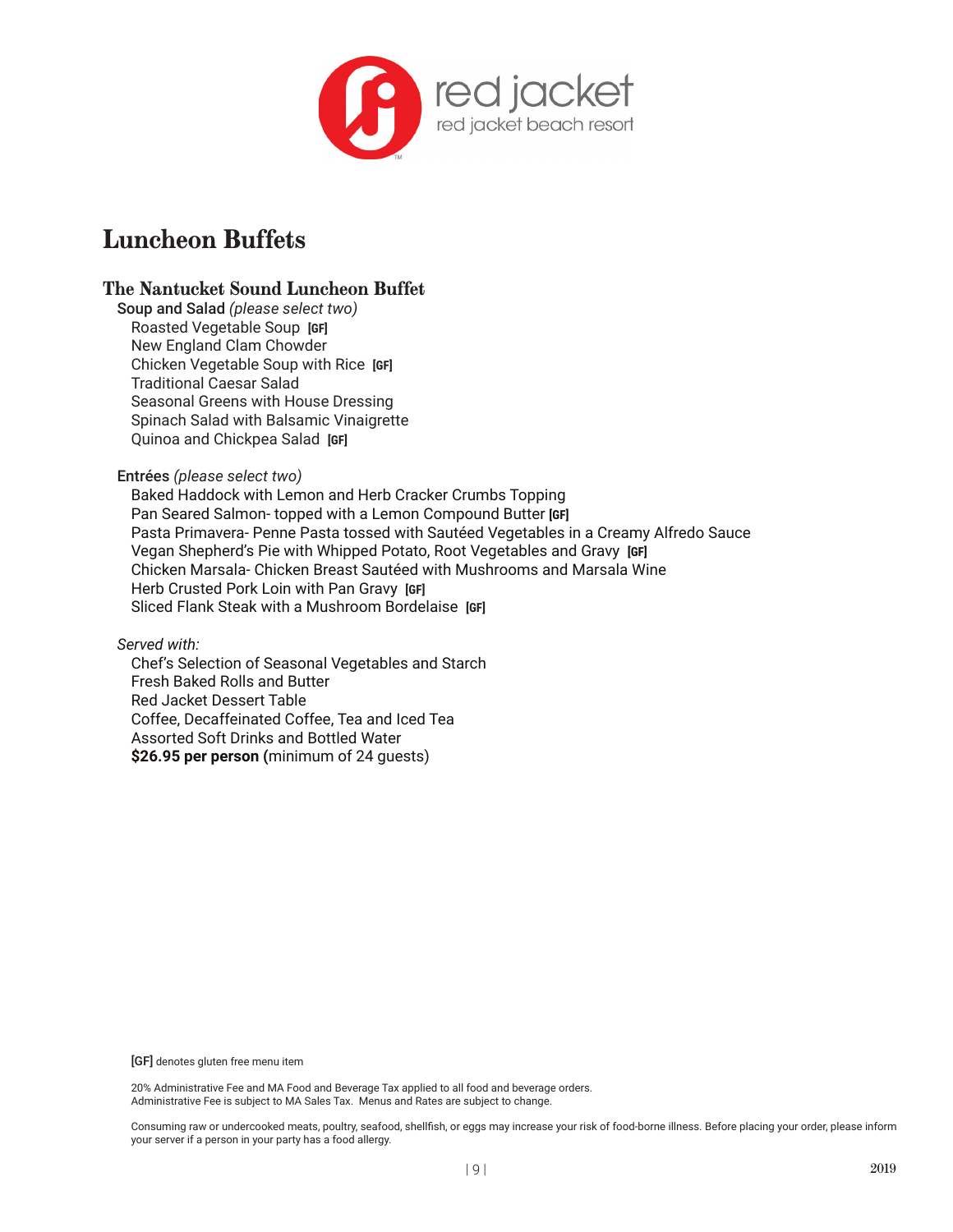

# **Reception Hors d'Oeuvres and Displays**

# **Butlered Hors d'Oeuvres – A' la Carte**

Per piece *(minimum order of 50 pieces each)*

| <b>Swedish Style Meatball</b>                 | \$2.00 ea.  | Mini Crab Cake with Chili Mayonnaise | \$3.25 ea.  |
|-----------------------------------------------|-------------|--------------------------------------|-------------|
| Vegan Chickpea Crostini                       | $$2.50$ ea. | Clam Casino                          | $$3.25$ ea. |
| Vegetable Spring Roll                         | \$2.50 ea.  | Scallop Wrapped in Bacon             | \$3.50 ea.  |
| Caprese Crostini with Fresh Mozzarella,       |             | Jumbo Shrimp Cocktail                | \$3.50 ea.  |
| Roma Tomato & Basil                           | $$2.50$ ea. | Coconut Shrimp with Dipping Sauce    | \$2.75 ea.  |
| Beef Teriyaki on a Skewer                     | \$2.75 ea.  | Local Oyster on the Half Shell       | \$3.50 ea.  |
| Thai Chicken Skewer                           | \$2.75 ea.  | Miniature Fish and Chips             | \$3.50 ea.  |
| Spanakopita                                   | \$3.00 ea.  | Lobster Salad Phyllo Cup             | \$4.25 ea.  |
| Mushroom Cap Stuffed with Crabmeat \$3.00 ea. |             | Asian Lamb Chop Lollipop             | \$4.50 ea.  |

## **Red Jacket Passed Hors d'Oeuvres Package**

Five pieces per guest based on assortment below Scallop Wrapped in Bacon , Thai Chicken Skewer Caprese Crostini with Fresh Mozzarella, Roma Tomato and Basil **\$12.00 per person**

#### **International Cheese Display**

An Array of Domestic and Imported Cheeses with Assorted Crackers and Fresh Fruit Garnish **Small (serves 30) \$105.00 Large (serves 70) \$210.00**

#### **Fresh Garden Crudités**

A Colorful Array of Chilled Radishes, Carrots, Celery, Cauliflower and Broccoli with Ranch Dipping Sauce **Small (serves 30) \$75.00 Large (serves 70) \$150.00** 

#### **Combination Garden Crudités and Cheese Display**

An Assortment of Fresh Vegetables with Ranch Dipping Sauce, and an Array of Domestic and Imported Cheeses and Crackers

**Small (serves 30) \$140.00 Large (serves 70) \$275.00**

20% Administrative Fee and MA Food and Beverage Tax applied to all food and beverage orders. Administrative Fee is subject to MA Sales Tax. Menus and Rates are subject to change.

<sup>[</sup>GF] denotes gluten free menu item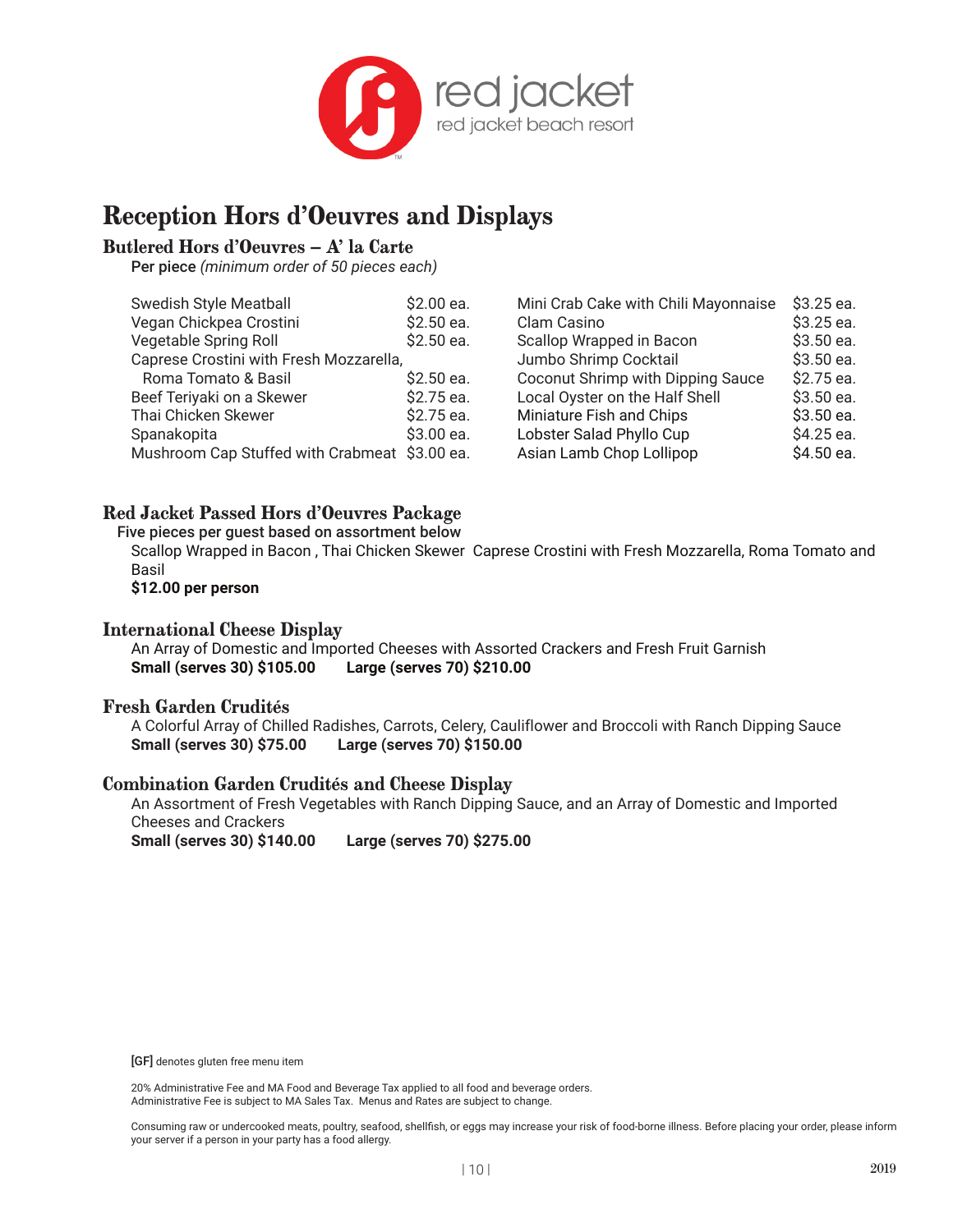

# **Reception Hors d'Oeuvres and Displays**

## **Cape Cod Seafood Display**

Serves approximately 50 guests Jumbo Shrimp Cocktail (100 pieces) Little Necks on the Half Shell (50 pieces) Native Wellfleet Oysters (50 pieces)

Artfully Displayed on Ice with Cocktail Sauce, Wasabi, Horseradish and Lemon Wedges **\$500.00** 

*Please consult with your event planner to customize and expand your display*

## **Antipasti Display**

Grilled Marinated Vegetables Chef's Selection of Italian Meats and Cheeses Assorted Breads and Rolls, Appropriate Condiments **Small (serves 30) \$195.00 Large (serves 70) \$390.00** 

### **Mediterranean Display**

Plain and Roasted Red Pepper Hummus, Grilled Pita Chips and Lavash, Baba Ghanoush Tabbouleh Salad, Feta Cheese, Kalamata Olives, Fire Roasted Tomatoes and Pepperoncini **Small (serves 30) \$135.00 Large (serves 70) \$270.00** 

#### **Petite Dessert Display**

Assorted Dessert Bars Fresh Baked Cookies, Biscotti, Macaroons and Miniature Pastries Coffee, Decaffeinated Coffee and Tea Service **\$10.00 per person**

## **Party Favorites**

One order serves approximately 30 people. Cape Cod Potato Chips and Vegetable Dip **[GF]** \$45.00 Tortilla Chips and Salsa \$45.00 Minimum of 30 guests are required for all station Five Layer Taco Salad with Tortilla Chips \$60.00 Hot Crab and Cheddar Dip with Crackers \$90.00 New England Clam Chowder Station \$210.00.

[GF] denotes gluten free menu item

20% Administrative Fee and MA Food and Beverage Tax applied to all food and beverage orders. Administrative Fee is subject to MA Sales Tax. Menus and Rates are subject to change.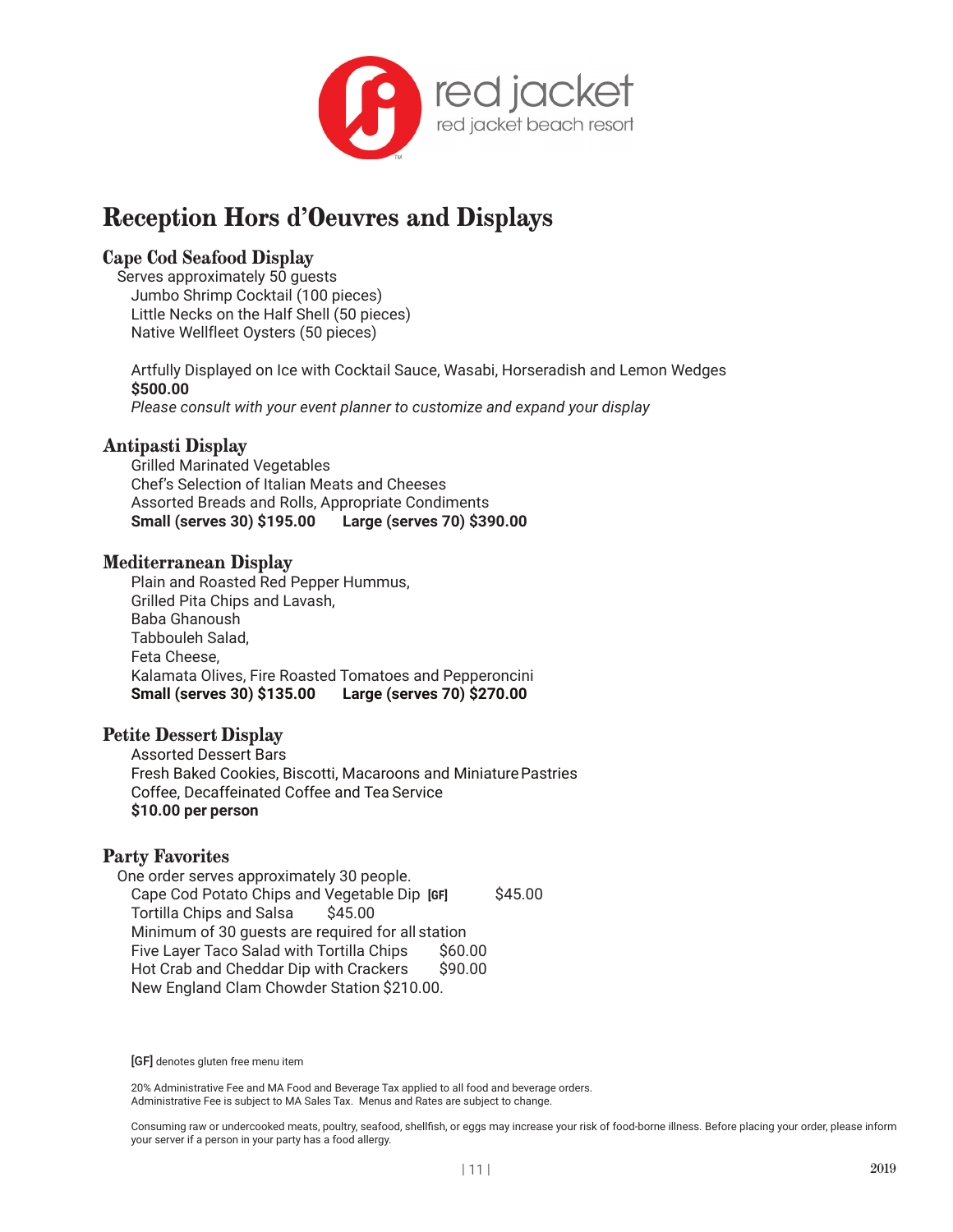

# **Reception Stations**

### **Carving Stations**

*Hand-carved by uniformed chef to order*

Herb Roasted Breast of Turkey, Cranberry Compote [GF] \$7.00 per person Baked Sugar Glazed Ham, House Made Mustard **[GF]** \$7.50 per person Roast Loin of Pork, Bordelaise Sauce \$8.00 per person Roast Sirloin of Beef, Horseradish Cream Sauce **[GF]** \$11.00 per person Baked Side of Atlantic Salmon **[GF]** \$10.00 per person Roast Tenderloin of Beef, Sauce Béarnaise \$14.00 per person *Served with* 

Home Baked Rolls and Appropriate Condiments

#### **Pasta Station**

*Uniformed chef preparing a selection of pasta classics to include:* Penne Pasta with Fresh Basil and Tomato Marinara Sauce Cheese Tortellini with Alfrredo Sauce *Served with*  Traditional Caesar Salad, Garlic Toast and Bread Sticks **\$10.00 Per Person** Grilled Chicken Add **\$4.00 per person -**Sautéed Shrimp and Scallops Add **\$6.00 per person**

*Please consult with your event planner to customize and expand your display.*

## **Fajita Station**

*Uniformed chef preparing fajitas to order* Marinated Grilled Chicken Breast and Flank Steak **[GF]** Sautéed Red and Green Peppers & Onions **[GF]** *Accompanied by*  Flour Tortillas, Guacamole, Monterey Jack Cheese, Salsa, Black Olives and Sour Cream **\$12.00 Per Person**

[GF] denotes gluten free menu item

20% Administrative Fee and MA Food and Beverage Tax applied to all food and beverage orders. Administrative Fee is subject to MA Sales Tax. Menus and Rates are subject to change.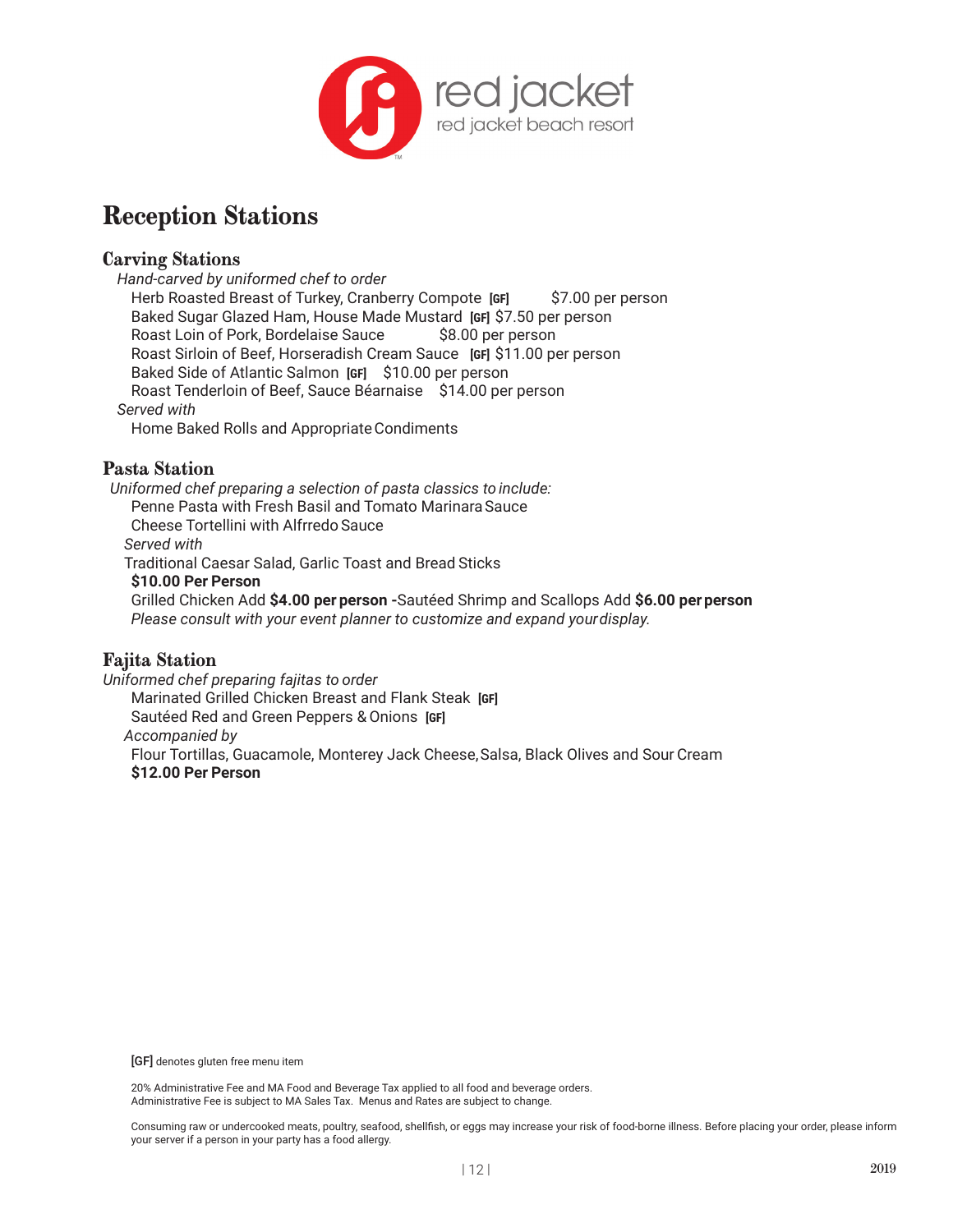

# **Plated Dinners - Tier One**

Soups and Salads **(***please select one for three course menu and two for four course menu)*

New England Clam Chowder Carrot Ginger Soup **[GF]** Butternut Squash and Apple Bisque **[GF]** Lobster Bisque **[GF]** Organic Field Greens with Raspberry Vinaigrette Traditional Caesar Salad with Hearts of Romaine Marinated Tomato and Buffalo Mozzarella Salad with Balsamic Glaze Romaine Lettuce and Mesclun Greens with Sun Dried Cranberries and Balsamic Vinaigrette

#### Entrées *(please select two)*

Baked Haddock with Lemon and Herb Cracker Crumb Topping Pan Seared Salmon topped with a Lemon Compound Butter **[GF]** Chicken and Broccoli Alfredo with Penne Pasta Chicken Piccata – Sautéed Boneless, Skinless Breast of Chicken finished in a Lemon Caper Sauce **[GF]** Herb Crusted Pork Loin with Pan Gravy Sliced Flank Steak with Mushroom Bordelaise Sauce **[GF]** Portobello Mushroom and Eggplant Lasagna **[GF]** Quinoa stuffed Zucchini with Tomatoes, Cannellini Beans, Garlic and Caramelized Onions **[GF]** Accompaniment Plated Dinners are served with Dinner Rolls, Chef's Starch and Seasonal Vegetable unless otherwise specified.

Dessert *(choose one)* Key Lime Pie Chocolate Roulade with Raspberry Sauce Fresh Fruit Cup **[GF]** Tiramisu New York Style Cheesecake with Strawberry Sauce Strawberry Shortcake Profiteroles

*Served with:*

Freshly Brewed Coffee, Decaffeinated Coffee and Assorted Teas **Three Course Menu \$29.95 Four Course Menu \$34.95**

[GF] denotes gluten free menu item

20% Administrative Fee and MA Food and Beverage Tax applied to all food and beverage orders. Administrative Fee is subject to MA Sales Tax. Menus and Rates are subject to change.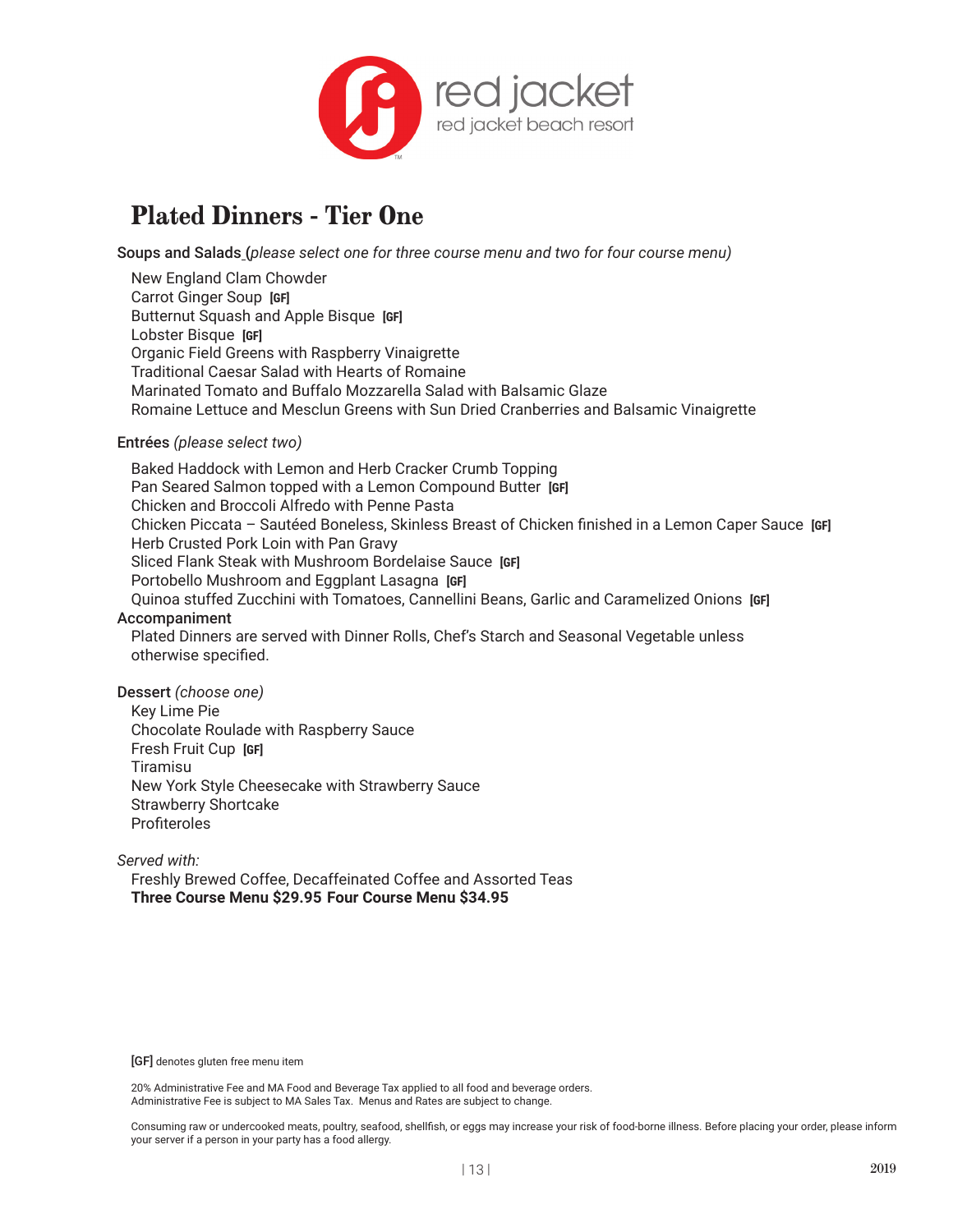

# **Plated Dinners - Tier Two**

Soups and Salads **(***please select one for three course menu and two for four course menu)*

New England Clam Chowder Carrot Ginger Soup **[GF]** Butternut Squash and Apple Bisque **[GF]** Lobster Bisque **[GF]** Organic Field Greens with Raspberry Vinaigrette Traditional Caesar Salad with Hearts of Romaine Marinated Tomato and Buffalo Mozzarella Salad with Balsamic Glaze Romaine Lettuce and Mesclun Greens with Sun Dried Cranberries and Balsamic Vinaigrette

#### Entrées *(please select two)*

Baked Sea Scallops – with a Golden Butter Crumb Topping Baked Sole with Crab Meat Stuffing and a Lobster Sauce Baked Seafood Trilogy- *Haddock*, *Sea Scallops and Shrimp. Topped with Buttery Herb Bread Crumbs and a Basil Lemon Beurre Blanc* Roasted Statler Breast of Chicken with a Pan Gravy **[GF]** Chicken Saltimbocca – Boneless Chicken Breast with Prosciutto, Mozzarella Cheese and Fresh Sage Grilled Vegetable Tian – Grilled Sliced Root and Garden Vegetables skewered with Fresh Rosemary **[GF]** Roast Sliced Sirloin of Beef with a Merlot Demi-Glace Braised Boneless Short Ribs with Pan Gravy

#### Accompaniment

Plated Dinners are served with Dinner Rolls, Chef's Starch and Seasonal Vegetable unless otherwise specified.

Dessert *(choose one)* Key Lime Pie Chocolate Roulade with Raspberry Sauce Fresh Fruit Cup **[GF]** Tiramisu New York Style Cheesecake with Strawberry Sauce Strawberry Shortcake Profiteroles

*Served with:* Freshly Brewed Coffee, Decaffeinated Coffee and Assorted Teas **Three Course Menu \$34.95Four Course Menu \$39.95**

[GF] denotes gluten free menu item

20% Administrative Fee and MA Food and Beverage Tax applied to all food and beverage orders. Administrative Fee is subject to MA Sales Tax. Menus and Rates are subject to change.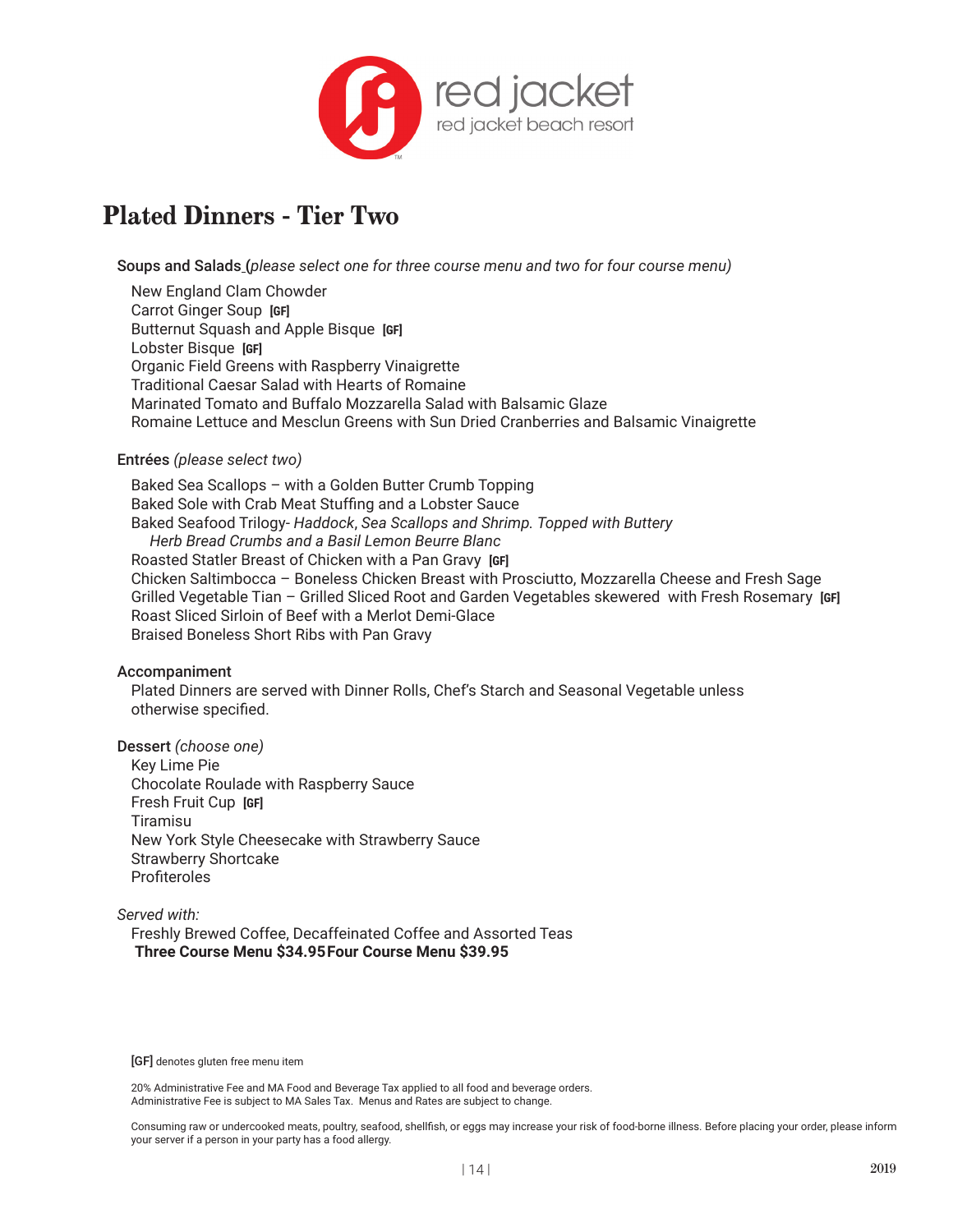

# **Plated Dinner - Tier Three**

Soups and Salads **(***please select one for three course menu and two for four course menu)*

New England Clam Chowder Carrot Ginger Soup **[GF]** Butternut Squash and Apple Bisque **[GF]** Lobster Bisque **[GF]** Organic Field Greens with Raspberry Vinaigrette Traditional Caesar Salad with Hearts of Romaine Marinated Tomato and Buffalo Mozzarella Salad with Balsamic Glaze Romaine Lettuce and Mesclun Greens with Sun Dried Cranberries and Balsamic Vinaigrette

#### Entrées *(please select two)*

Surf and Turf- Two Baked Stuffed Shrimp and Sliced Roast Tenderloin of Beef served with Béarnaise Filet Mignon- 8 oz. Grilled Filet Mignon served with a Red Wine Demi-Glace Grilled Swordfish- Char-Grilled Fresh Swordfish finished with a Fresh Basil Compound Butter **[GF]** Roasted Rack of Lamb with Garlic and Rosemary Demi-Glace

#### Accompaniment

Plated Dinners are served with Dinner Rolls, Chef's Starch and Seasonal Vegetable unless otherwise specified.

Dessert *(choose one)* Key Lime Pie Chocolate Roulade with Raspberry Sauce Fresh Fruit Cup **[GF]** Tiramisu New York Style Cheesecake with Strawberry Sauce Strawberry Shortcake Profiteroles

*Served with:* Freshly Brewed Coffee, Decaffeinated Coffee and Assorted Teas **Three Course Menu \$41.95 Four Course Menu \$46.95**

[GF] denotes gluten free menu item

20% Administrative Fee and MA Food and Beverage Tax applied to all food and beverage orders. Administrative Fee is subject to MA Sales Tax. Menus and Rates are subject to change.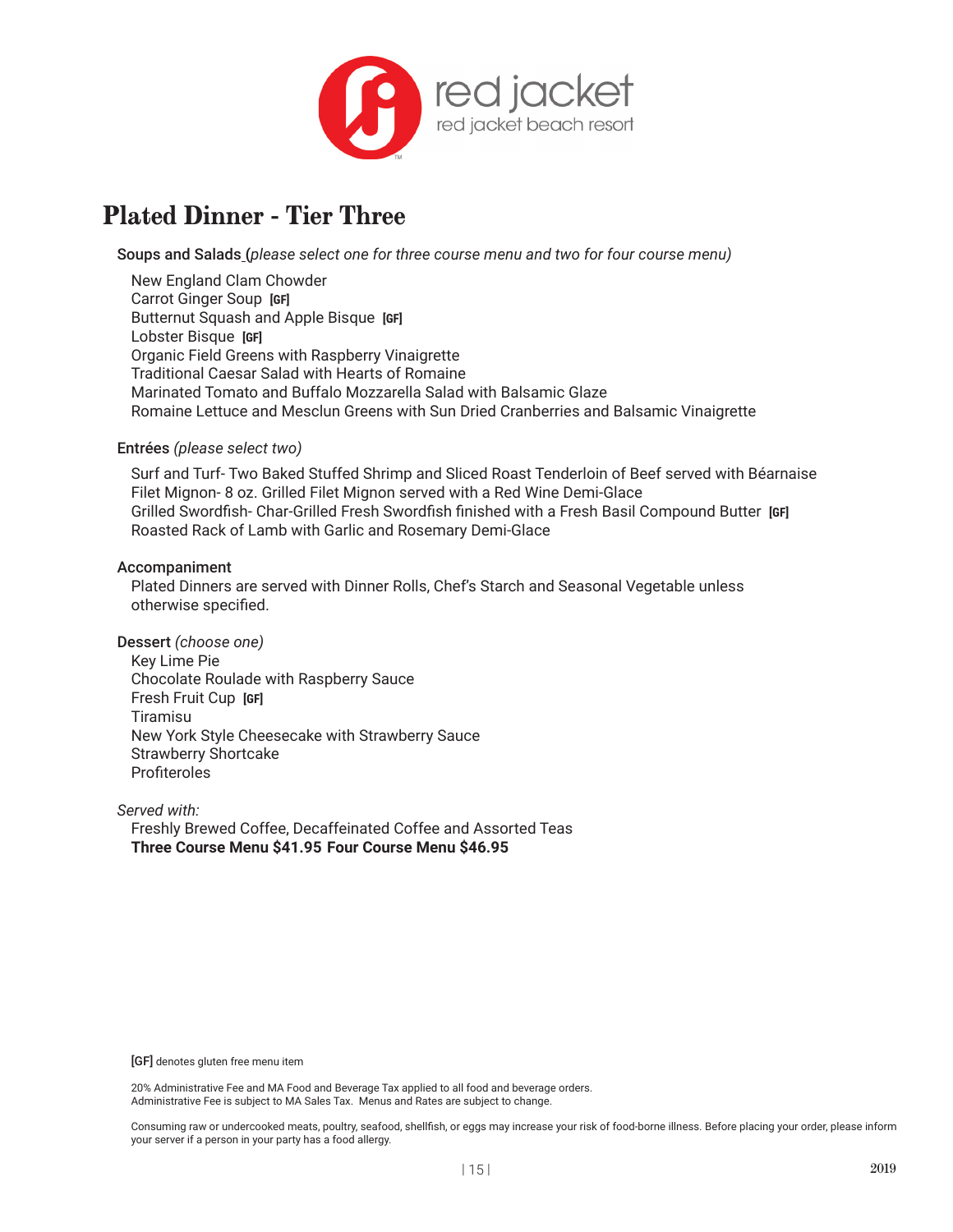

# **Plated Dinners**

# **Lobster in the Rough**

Soup New England Clam Chowder

Entrées *(Choice of)*

1 ¼ lb. Whole Steamed Lobster – with Drawn Butter**[GF]** Baked Seafood Trilogy- Haddock, Sea Scallops and Shrimp topped with Buttery Herb Bread Crumbs and a Lemon Beurre Blanc. Spice Rubbed Bone in Chicken Breast & BBQ Country Style Ribs **[GF]**

*Served with:*

Boiled Red Bliss Potatoes, Steamed Corn on the Cob and Creamy Cole Slaw **[GF]** Fresh Baked Rolls and Butter Chef's Choice Plated Dessert Freshly Brewed Coffee, Decaffeinated Coffee and Assorted Teas **\$35.95 per person** 

[GF] denotes gluten free menu item

20% Administrative Fee and MA Food and Beverage Tax applied to all food and beverage orders. Administrative Fee is subject to MA Sales Tax. Menus and Rates are subject to change.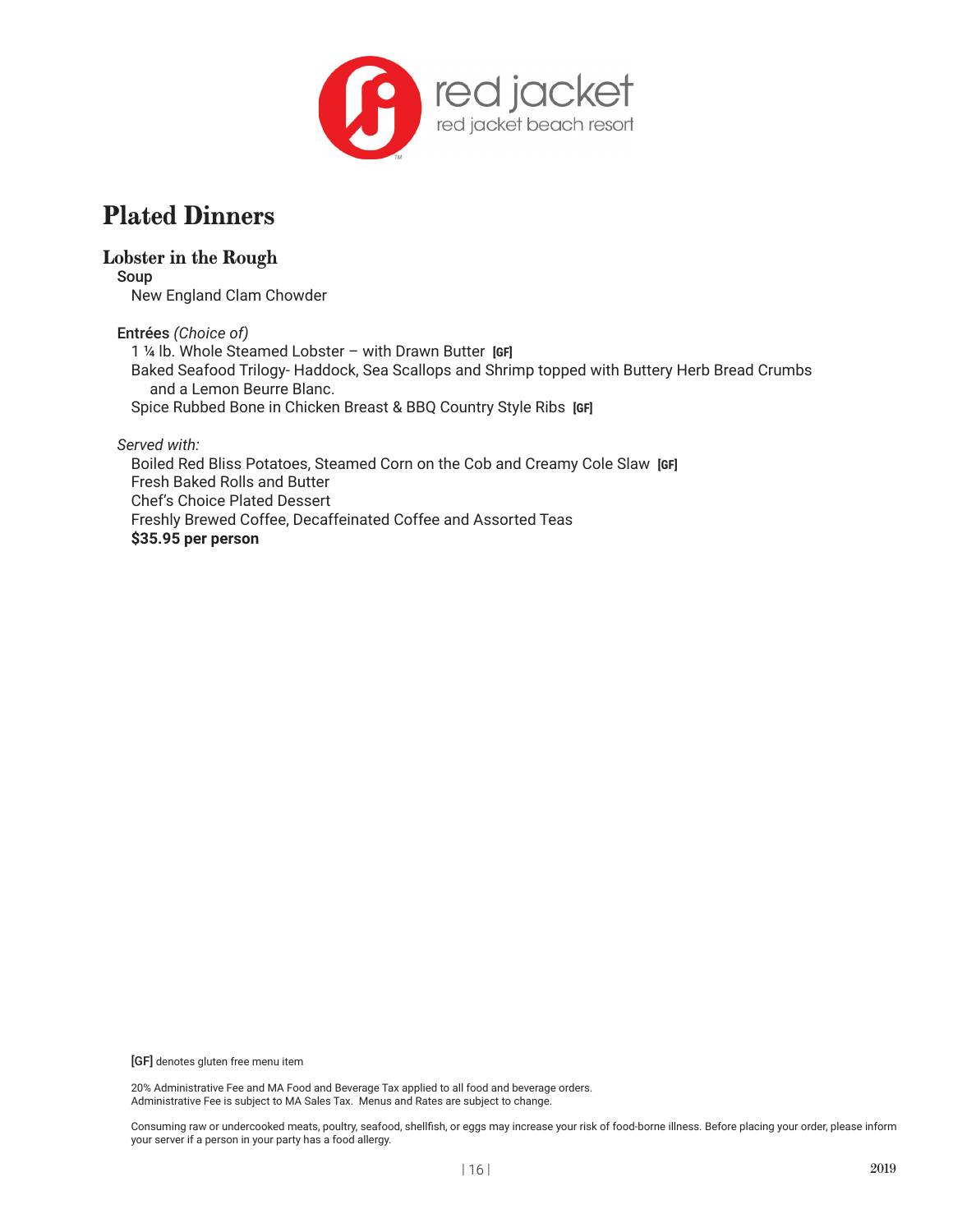

*Minimum of 30 guests for dinner buffet selections*

## **Nauset Lighthouse Buffet**

Soup and Salad *(please select two)* New England Clam Chowder Roasted Vegetable Soup **[GF]** Chicken Vegetable Soup with Rice **[GF]** Traditional Caesar Salad Seasonal Garden Greens with House Dressing Spinach Salad with Balsamic Vinaigrette Quinoa and Chickpea Salad **[GF]**

Entrées *(please select two or three)*

Baked Haddock with Lemon and Herb Cracker Crumb Topping Pan Seared Salmon topped with a Lemon Compound Butter **[GF]** Vegan Shepherd's Pie with Whipped Potato, Root Vegetables and Gravy **[GF]** Vegetable Lasagna with Summer Vegetables, Mushrooms, Spinach and Cheese Herb Crusted Pork Loin with Pan Gravy Chicken and Broccoli Alfredo with Penne Pasta Chicken Piccata – Sautéed Boneless, Skinless Breast of Chicken finished in a Lemon Caper Sauce **[GF]** Bourbon Glazed Grilled Sirloin Steak Tips Sliced Flank Steak with Mushroom Bordelaise Sauce

*Served with:* Chef's Seasonal Vegetable and Starch Home Baked Rolls and Breads Red Jacket Dessert Table Coffee, Decaffeinated Coffee, Tea and Iced Tea **Two Entrées \$31.95 Three Entrées \$37.95**

[GF] denotes gluten free menu item

20% Administrative Fee and MA Food and Beverage Tax applied to all food and beverage orders. Administrative Fee is subject to MA Sales Tax. Menus and Rates are subject to change.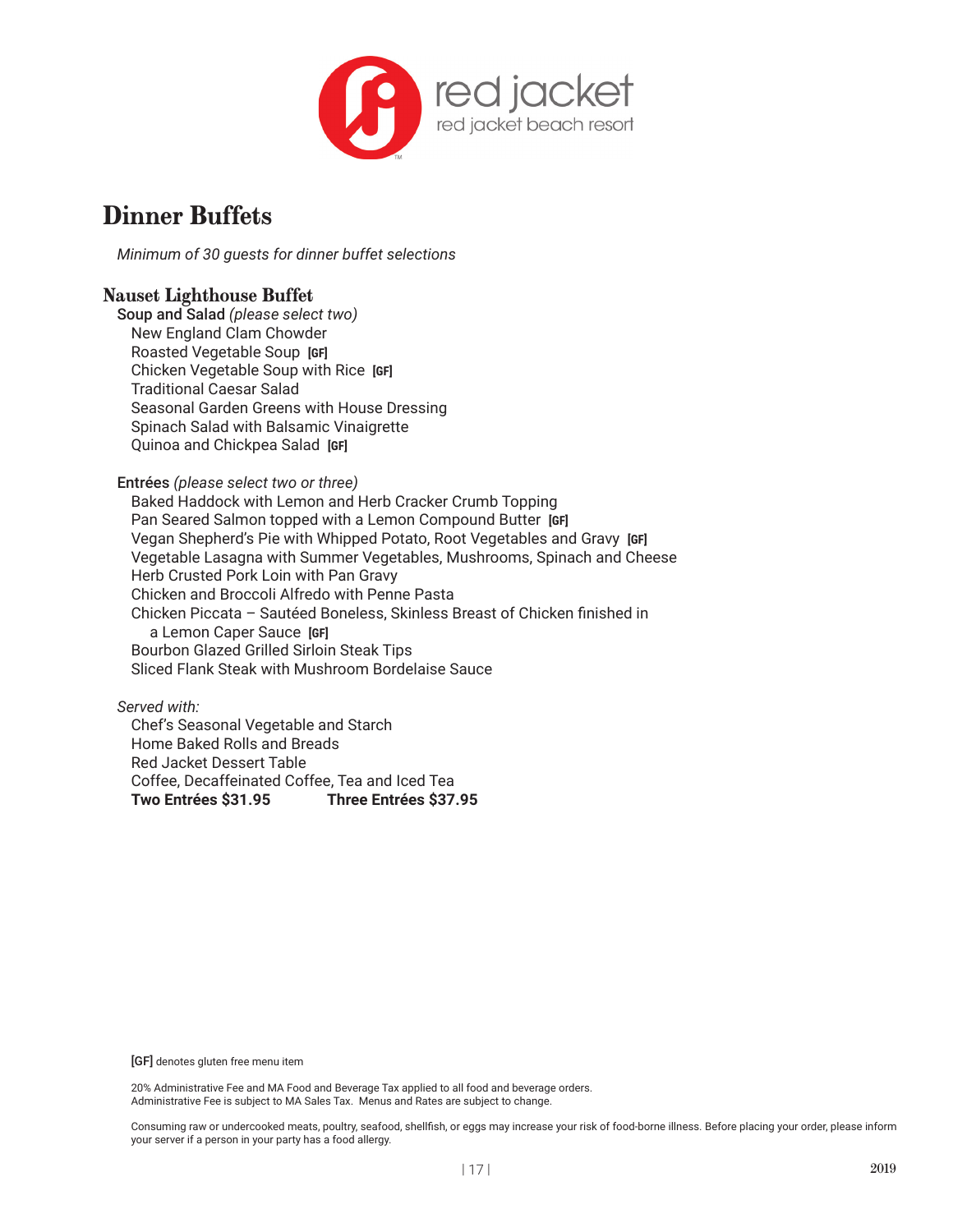

# **Highland Lighthouse Buffet**

Soup and Salad *(please select two)* New England Clam Chowder Lobster Bisque **[GF]** Ginger Carrot Soup **[GF]** Fresh Fruit Salad **[GF]** Traditional Caesar Salad Seasonal Garden Greens with House Dressing Spinach Salad with Balsamic Vinaigrette Quinoa and Chickpea Salad **[GF]**

Entrées (*please select two or three)*

Baked Stuffed Sole with Lobster Sauce Shrimp and Scallop Pasta sautéed in a White Wine and Fresh Herb Sauce tossed with Farfalle Pasta Grilled Vegetable Tian – Grilled Sliced Root and Garden Vegetables skewered with Fresh Rosemary **[GF]** Portobello Mushroom and Eggplant Lasagna **[GF]** Chicken Saltimbocca – Boneless Chicken Breast with Prosciutto, Mozzarella Cheese and Fresh Sage Veal Piccata - Enhanced with Fresh Lemon, White Wine and Capers **[GF]** Braised Boneless Short Ribs with Pan Gravy

Chef Carved Selections *(please select one)*

Baked Side of Atlantic Salmon **[GF]** Herb Roasted Breast of Turkey with Cranberry Compote **[GF]** Roast Sirloin of Beef with Horseradish Cream and Bordelaise Sauce **[GF]** Roast Loin of Pork with Pan Gravy Maple Glazed Ham with a Bourbon Raisin Sauce **[GF]**

*Served with:* Chef's Selection of Vegetable and Starch Home Baked Rolls and Breads Red Jacket Dessert Table Coffee, Decaffeinated Coffee, Tea and Iced Tea **Two Entrées with one Carved Item \$38.95 Three Entrées with one Carved Item \$44.95**

[GF] denotes gluten free menu item

20% Administrative Fee and MA Food and Beverage Tax applied to all food and beverage orders. Administrative Fee is subject to MA Sales Tax. Menus and Rates are subject to change.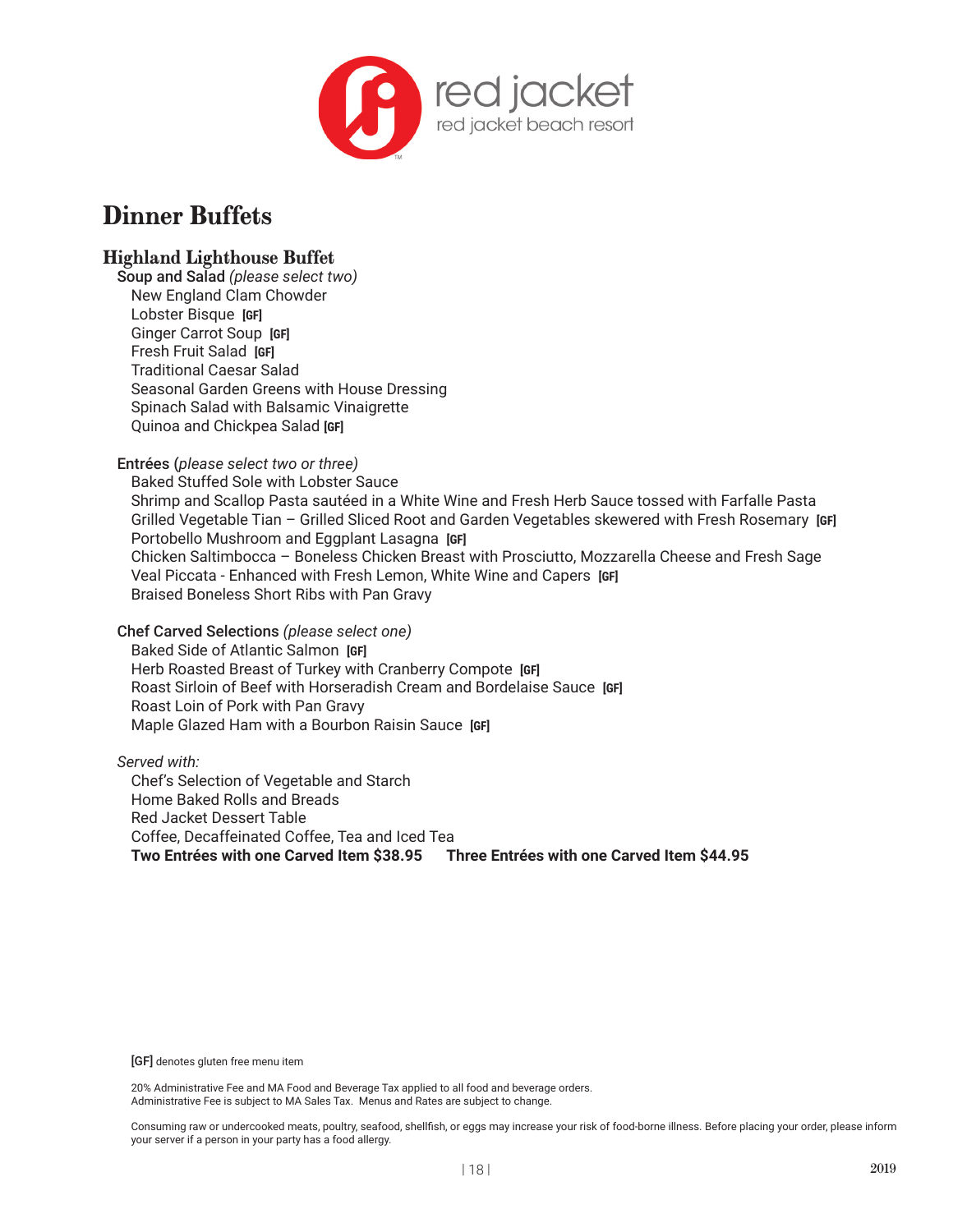

## **Monomoy Lighthouse Lobster Buffet**

New England Clam Chowder Creamy Summer Cole Slaw **[GF]** Steamed Shellfish Medley **[GF]**

#### Entrées:

1¼ lb. Steamed Lobster **[GF]** Grilled Sirloin Tips **[GF]**

#### *Served with:*

Boiled Onions and Portuguese Sausage **[GF]** Sweet Corn on the Cob **[GF]** Roasted Red Bliss Potatoes **[GF]** Clarified Butter and Hot Clam Broth

Chef's Dessert Selection and Sliced Watermelon Coffee, Decaffeinated Coffee, Tea and Iced Tea **\$59.95 per person**

### **Genoa Lighthouse Italian Buffet**

Soup and Salad *(please select two)* Italian Wedding Soup Tomato Basil Soup **[GF]** Antipasti Salad- Mixed Greens with Salami, Provolone Cheese, Red and Green Peppers, Pepperoncini and Tomatoes tossed with Zesty Italian Dressing **[GF]** Traditional Caesar Salad

#### Entrées (*please choose three)*

Boneless Breast of Chicken Parmesan Chicken Cacciatore on the bone with Peppers, Onions and Mushrooms **[GF]** Italian Crusted Haddock-Local Haddock topped with a Golden Herb Crust Baked Stuffed Shells- Ricotta filled Shells with Marinara Sauce and topped with Cheese Eggplant Parmesan Vegetable Lasagna with Summer Vegetables, Mushrooms, Spinach and Cheese Sausage and Meatballs- Served with Peppers and Onions in a Spicy Marinara

### *Served with:*

Penne Pasta with Marinara Sauce Roasted Vegetable Ratatouille **[GF]** Garlic Bread and Herbed Bread Sticks Chef's Specialty Dessert Table Coffee, Decaffeinated Coffee, Tea and Iced Tea **\$31.95 per person**

[GF] denotes gluten free menu item

20% Administrative Fee and MA Food and Beverage Tax applied to all food and beverage orders. Administrative Fee is subject to MA Sales Tax. Menus and Rates are subject to change.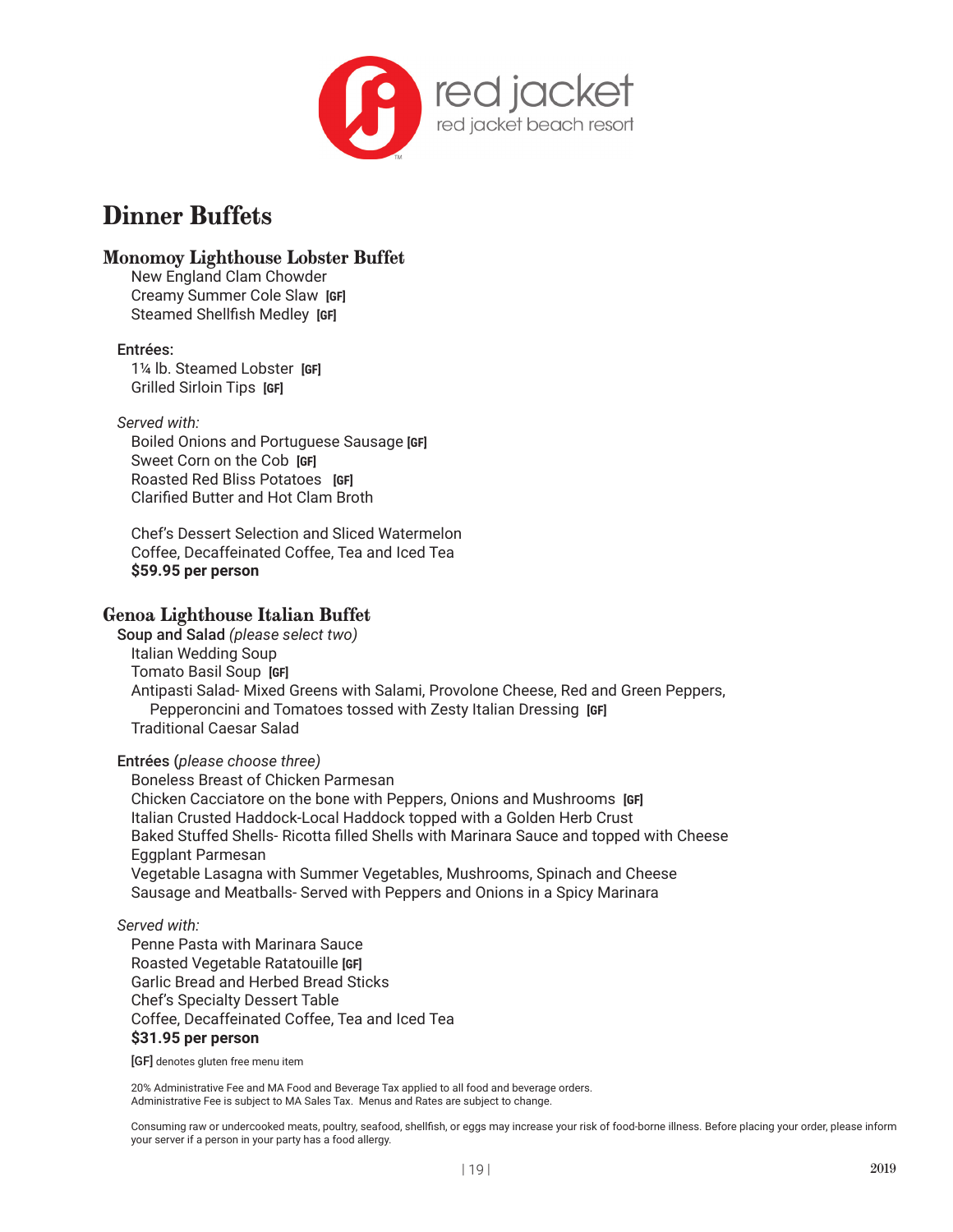

# **Race Point Lighthouse Buffet**

**Soup and Salad** *(please select two)* New England Clam Chowder Angus Beef Chili **[GF]** Traditional Caesar Salad Seasonal Garden Greens with House Dressing Spinach Salad with Balsamic Vinaigrette **[GF]** Quinoa and Chickpea Salad **[GF]**

#### **Entrées:**

Barbecued Marinated Chicken Breast **[GF]** Grilled Flank Steak carved to order with a Merlot Wine Sauce Home Style Macaroni and Cheese

#### *Served with:*

Homemade Corn Bread Marinated Grilled Summer Vegetables **[GF]** Roasted New Potatoes with Parmesan Cheese and Herbs Red Jacket Dessert Table Coffee, Decaffeinated Coffee, Tea and Iced Tea **\$29.95 per person**

## **Chatham Lighthouse Buffet**

Soup and Salad *(please select two)* New England Clam Chowder Angus Beef Chili **[GF]** Traditional Caesar Salad Seasonal Garden Greens with House Dressing Spinach Salad with Balsamic Vinaigrette **[GF]** Quinoa and Chickpea Salad **[GF]**

#### Entrées:

Miniature Red Jacket Lobster Salad Rolls Sautéed Boneless Breast of Chicken sautéed with a Sun Dried Cranberry and Red Wine Demi-Glaze Chef-Carved Roast Sirloin of Beef with Horseradish Cream and Bordelaise Sauce

#### *Served with:*

Spice Rubbed Baked Potatoes Wedges **[GF]** Marinated Grilled Summer Vegetables **[GF]**

Freshly Baked Rolls and Breads Chef's Miniature Dessert Selections Coffee, Decaffeinated Coffee, Hot and Iced Tea **\$35.95 per person**.

[GF] denotes gluten free menu item

20% Administrative Fee and MA Food and Beverage Tax applied to all food and beverage orders. Administrative Fee is subject to MA Sales Tax. Menus and Rates are subject to change.